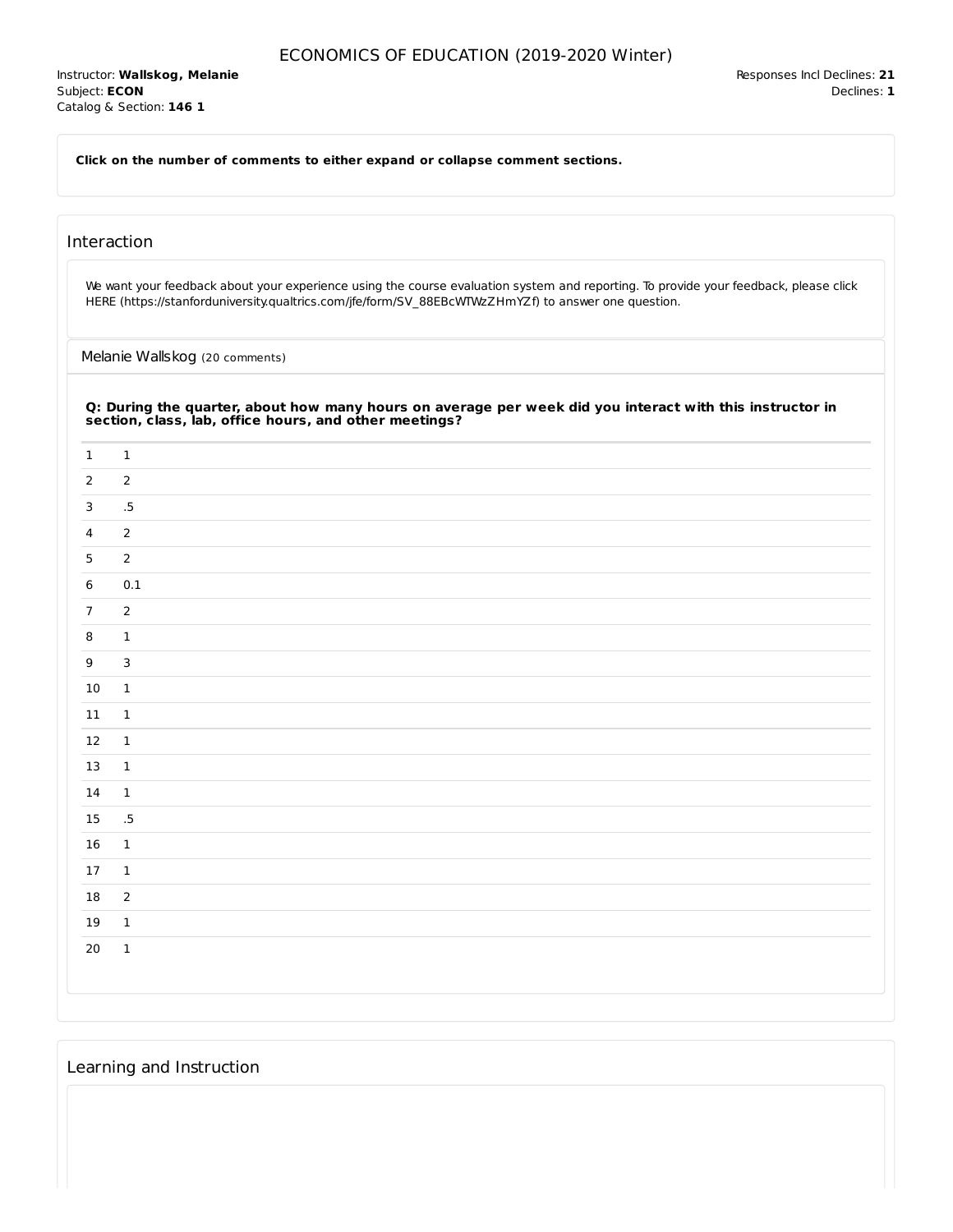

Note: 5:A great deal; 4:A lot; 3:A moderate amount; 2:A little; 1:Nothing;



#### Melanie Wallskog (16 comments)

## **Q: What skills or knowledge did you learn or improve from this instructor?**

- 1 Melanie did a great job helping me with my annotated bibliography. She was particularly patient and helpful in helping me think through my empirical strategy.
- 2 Extremely grateful to Melanie. Not only was Melanie clear and helpful when explaining concepts during office hours, she went above and beyond helping me with my final paper through Zoom meetings. She was prompt at replying and set aside plenty of time to help me. She really took the extra steps to understand my data sets and help me fix bugs, while also explain what was going wrong. Best TA I've ever had!
- 3 I learned a great deal about evaluating and formulating regressions. She was extremely helpful throughout the process of completing the final term paper.
- 4 The ability to understand econometric techniques in a clear and coherent manner.
- 5 econometric methods
- 6 Better understanding of mathematical concepts of course, learning STATA, using datasets and guidance on how to write final paper.
- 7 One of the best, most engaged TAs I've had!
- 8 Research methods for economics.
- 9 Improved my ability to construct and run a difference in difference regression
- 10 Melanie clearly explained the specifics of certain econometric models I was struggling with, particularly differences-in-differences.
- 11 Really helped me understand the nuances and issues about implementing my strategy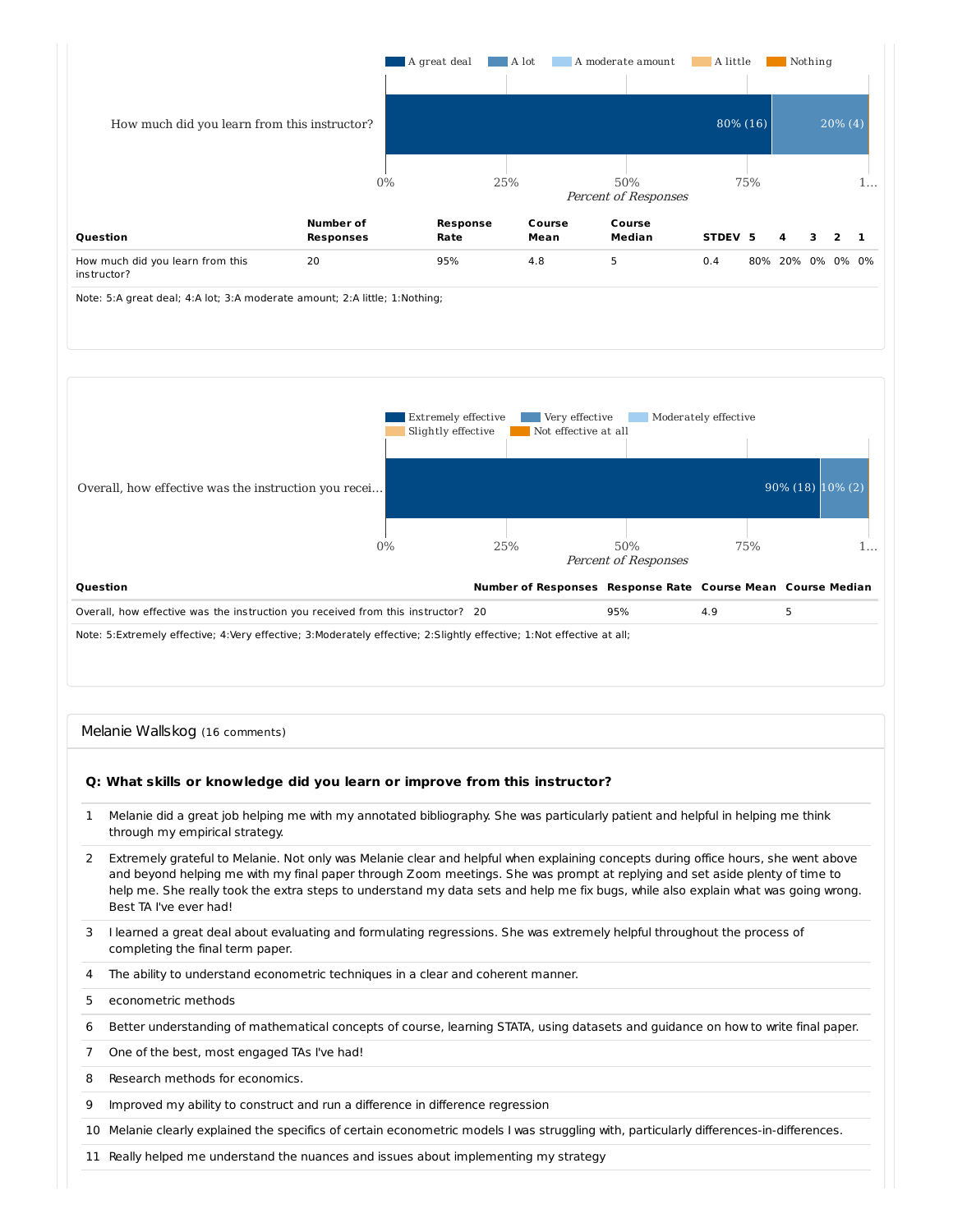- Melanie helped me tackle the exercises and concepts with more confidence.
- Melanie helped me troubleshoot coding errors with my annotated bibliography and final paper.
- Melanie really broke down the different kind of regressions in a clear concise way. She simplified complex material and make it so easy to understand.
- Reinforce class material
- Learned about how to research and write an economics paper from start to finish

### Teaching Feedback

Melanie Wallskog (39 comments)

#### Q: What aspects of this instructor's teaching were most helpful to you? (Please type one idea in each box **below.) Aspect 1:**

- Effort- It was clear that Melanie put a lot of effort into her TA role for this class. She delivered smooth, informative section presentations and more importantly provided ample assistance with our annotated bibliographies. She sent out sign-up links to setup in-person meetings with her, and she responded to students questions via email in a very prompt manner. Excellent TA!
- Concise explanations
- Extremely responsive and thorough over email and in person.
- Focus on the student's needs above everything else.
- project advice was very useful
- In person and email help with papers, data analysis and constructing empirical strategy.
- Took a really individual interest in me, my questions and my research paper; she helped me a lot and went out of her way to do so
- Willingness to share knowledge of empirical research methods (econometrics, data collection, etc.)
- She was always very quick to respond over email with very thorough answers to my questions.
- clear, easy-to-follow instruction
- Thoughtful comments
- Melanie is very knowledgeable and she was quite invested in making sure we felt supported.
- Melanie gave specific advice about how to move forward when I was having challenges on my annotated bibliography/psets.
- She makes herself available. Melanie is the most perfect TA in every way. She genuinely wants to help and goes above and beyond when it comes to being helpful. She will stay after her office hours if she sees students are desperately lost (a common thing in this class). She also schedules one on one meetings during her free time to meet with me. It is also quite unbelievable how quickly she responds to email.

She was great!

Willingness to meet one-on-one

to help the student.

#### **Q: Aspect 2:**

|               | $1$ N/A                                                                                                                           |
|---------------|-----------------------------------------------------------------------------------------------------------------------------------|
| $\mathcal{P}$ | Patient and kind                                                                                                                  |
| 3             | Very willing to answer questions and made student feel comfortable asking questions.                                              |
| 4             | Approachability.                                                                                                                  |
| 5.            | econometric methods advice                                                                                                        |
| 6             | Provided really valuable insight and input into my research paper                                                                 |
|               | She is very committed to ensuring the idea she is trying to convey is understood by the student, using multiple examples at times |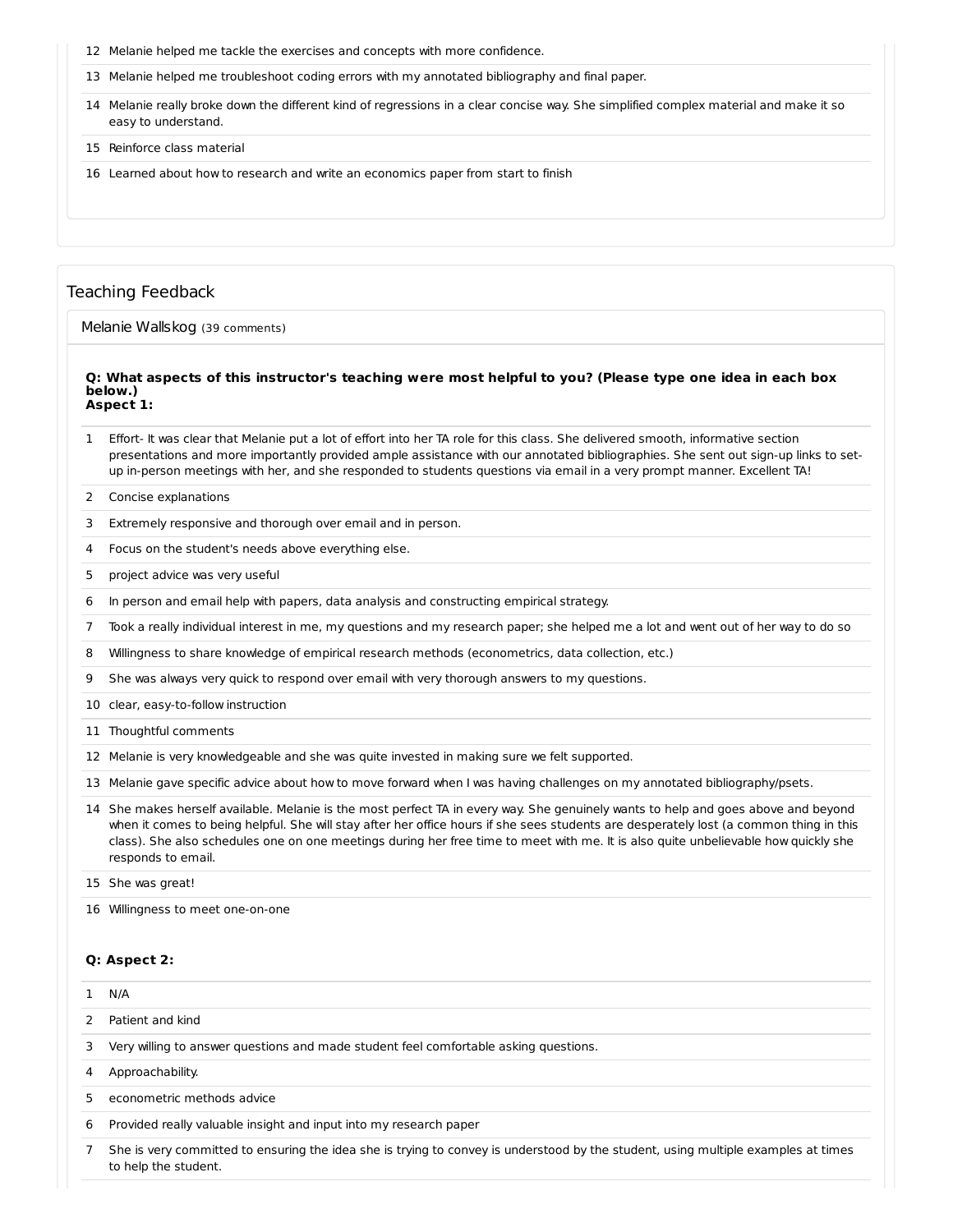- great availability and responsiveness via email
- Responsiveness via email
- Melanie is great at explaining hard concepts and making them more approachable. The day she explained propensity scores to was great!
- Melanie was very supportive of student needs. I felt that if I was struggling, I could definitely talk to her about it.
- Melanie is the absolute best TA I've ever had. This course could be frustrating at times given we needed to use Stata but were never trained to. She took the time to actually help us with commands and tried to make our lives easy.
- Knowledge of methodology and ability to give sound advice on it

### **Q: Aspect 3:**

- would always stick around after class and section to take in-person questions
- N/A
- Clear explanations
- Melanie is very responsive and helpful.
- Great feedback
- Clearly very knowledgeable about economics studies and strategies.
- Willingness to explain concepts at length.
- Melanie was always very prompt in her responses.
- The handouts she printed out for section were so helpful and useful on problem sets.
- Being approachable and friendly

#### Melanie Wallskog (12 comments)

#### **Q: How can this instructor's teaching be improved? (Please type one idea in each box below.) Aspect 1:**

- Knowledge of economics not specifically related to the economics of education. Not super helpful as a reference for the literature about the economics of education.
- Could do a better job of ensuring student's get responses from the professor if she can't answer their question

#### N/A

- Could have been more familiar with PSETs prior to Office Hours
- Think of a way to incentivize more students to attend sections.
- Honestly, I can't think of anything. I felt like Melanie taught me something, was supportive, and was responsive to my needs. She never made me feel dumb and never seemed to have a negative attitude. I appreciated her!
- Melanie should TA more frequently. I would say at the start of the quarter she was good but inexperienced. By the third week she was the BEST TA anyone could ask for. A PRO.

#### **Q: Aspect 2:**

#### N/A

None

None. She will make a fantastic Professor one day.

#### **Q: Aspect 3:**

- N/A
- None